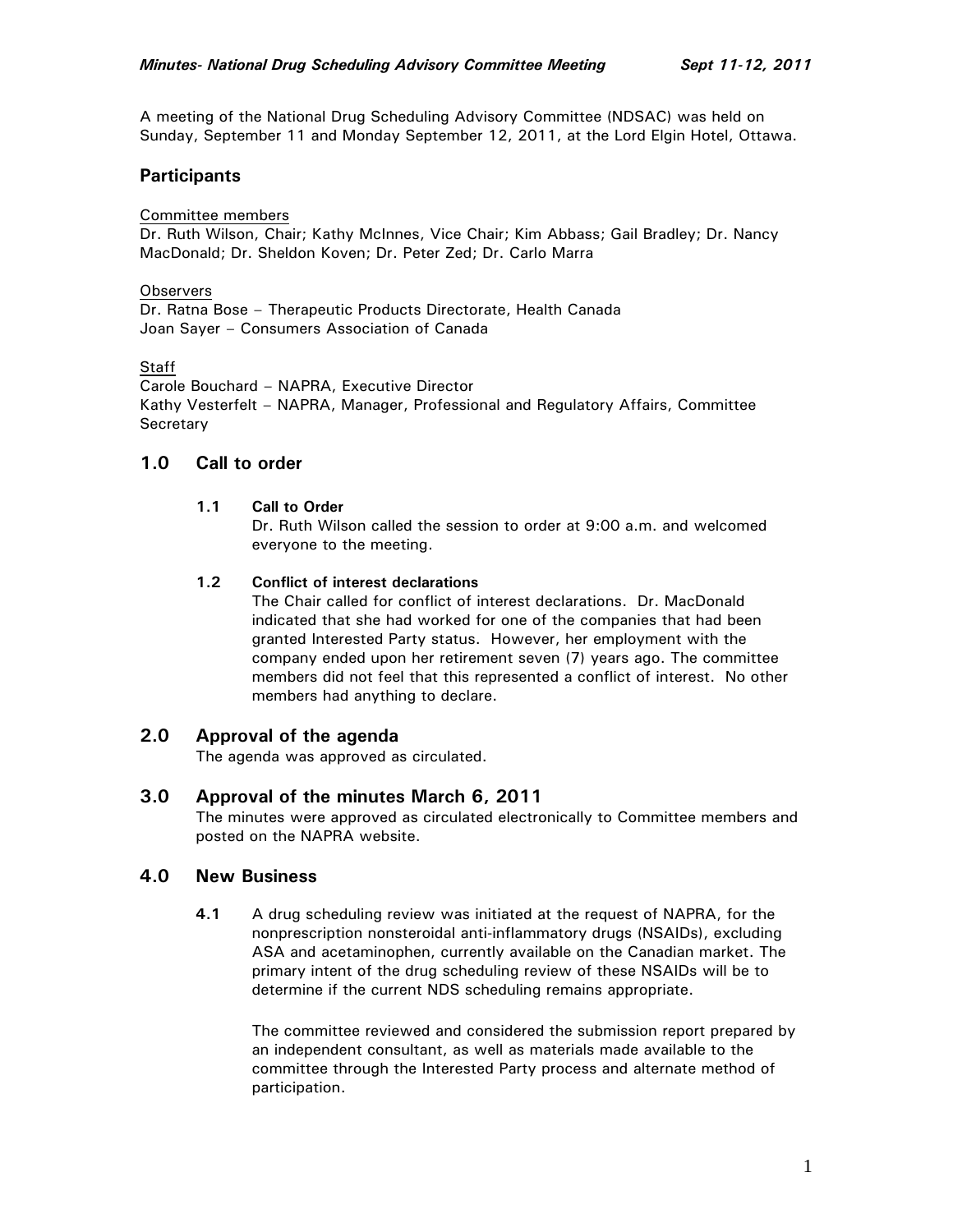The committee was informed that Interested Party status was granted to seven organizations for this agenda item. Three companies or organizations elected to make a presentation before the Committee.

At 10:00 a.m. K. Vesterfelt welcomed representatives from Consumer Health Products Canada: David Skinner, President and CEO, Gerry Harrington, Director of Public Affairs and Leonard Baum, Vice-President, Regulatory Affairs, North America from Bayer, Inc. The committee members then introduced themselves. Mr. Harrington made a presentation to the committee which was followed by a period of questions and answers.

At 11:00 a.m., representatives from Bayer Inc. Consumer Care made a presentation before the committee. Attending on behalf of Bayer Inc. Consumer Care were, Leonard Baum, Joseph Chan, Regulatory Affairs Manager and Neil Hamilton, Market Research Consultant, Principal, Alexandra Consulting. The presentation was followed by a period of questions and answers.

At 1:15 p.m. K. Vesterfelt welcomed representatives from Pfizer Consumer Healthcare. Dr. Murray Brown, Vice-President Scientific Affairs, Dr. Walid Aldoori, Medical Director and Ms. Hilary Schinkel, Director Regulatory Affairs made a presentation to the committee which was followed by a period of questions and answers.

Following the presentations, the committee had a long discussion around the materials and information provided to them pertaining to the over-the-counter (OTC) NSAIDs that were included in this drug scheduling review.

From the information the committee received, the data indicates the risk of serious adverse events remains low for oral OTC NSAIDs when used for approved indications at approved dosing for the approved duration of use. However, the literature indicates that the rate of adverse drug events (ADE) for OTC oral NSAIDs is higher as the dose increases and with longer duration of use. In addition, the committee further commented that ADEs are significantly under-reported not only for this class of drugs but for all drugs.

The committee members expressed concerns about the potential impact of the inappropriate use (e.g. doses exceeding the maximum daily dose, longer duration of use or chronic use) of oral OTC NSAIDs, particularly in a subset of the populations such as the elderly or those with co-morbid diseases.

The Committee members noted that specific independent research is needed to investigate whether package size and place of sale influence the appropriate use for drug products; in this instance, OTC oral NSAIDs. However, despite the relative scarcity of documented evidence made available to the committee regarding the influence of package size and place of sale on the appropriate use of OTC oral NSAIDs, there was consensus of the expert and professional opinion of the NDSAC members that the potential for inappropriate use of oral NSAIDs exists. Segments of the population, particularly the elderly and those who have co-morbid diseases or those with cardiovascular and gastro-intestinal (GI) risk factors may be at particular risk of adverse events by inappropriate use of OTC oral NSAIDs. These consumers could benefit from the availability of a health care practitioner such as a pharmacist to seek advice from and to provide clarification on questions they may have regarding the appropriate selection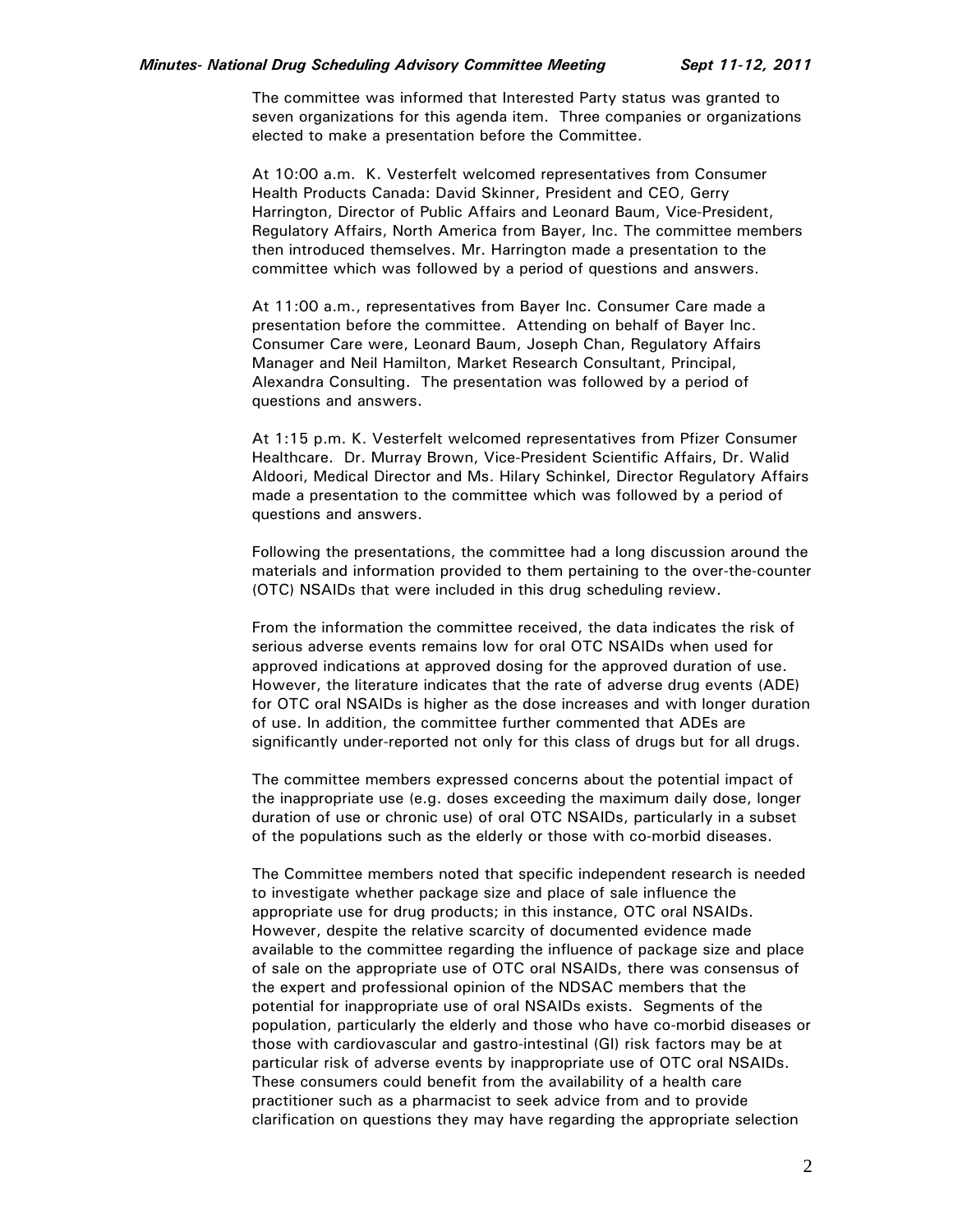#### *Minutes- National Drug Scheduling Advisory Committee Meeting Sept 11-12, 2011*

and use of OTC oral NSAIDs. The committee acknowledges that product labeling follows Health Canada standards and provides a source of information to consumers with regard to the safe and appropriate use of drug products. However, it is also reported that product labels are not read at all times and that some consumers can not always appropriately self-assess the risk of using a product relative to their own medical situation.

Each drug molecule was reviewed one after the other starting with Ibuprofen.

#### **Ibuprofen**

A review of the applicability of all scheduling factors was led by the Chair. It was agreed that the following Scheduling Factors for oral ibuprofen were applicable: Schedule #I-4, #1-6, #II-2, #III-3 and #III-5.

NDSAC recommends maintaining unscheduled status for ibuprofen, but at a minimum limiting the maximum unit doses in packages so that it is more appropriate in relation to approved labeled indication, dosage and duration of use. Larger packages would be available from a pharmacy. This would provide a mechanism that the consumer can seek advice from the pharmacist, which is especially important in the context of a persistent, chronic or recurring condition which may require a health professional intervention.

It was moved by Dr. Zed, seconded by Dr. Marra that:

Ibuprofen and its salts containing  $\leq 400$  mg per oral dosage unit (when sold in package sizes of up to 18,000 mg) remain Unscheduled and,

Ibuprofen and its salts containing  $\leq$  400 mg per oral dosage unit (when sold in package sizes exceeding 18,000 mg) be changed from Unscheduled to Schedule III.

While Dr. MacDonald abstained, no members were opposed to the motion.

Motion carried.

To be reported to NAPRA Executive Committee.

#### **Naproxen sodium**

A review of the applicability of all scheduling factors was led by the Chair. The approach taken was to apply the scheduling factors to the product based on the current NDS scheduling status.

It was agreed that scheduling factors#1-4, #1-6 and #II-10 applied to packages sizes up to 6,600 mg and that factors #I-4, #I-6, #II-2, #II-10, #III-2, #III-3 and #III-5 remain applicable for package sizes exceeding 6,600 mg.

It was moved by K. Abbass, seconded by K. McInnes that:

Naproxen sodium 220 mg per oral dosage unit (when sold in products labeled with a recommended maximum daily dose of 440 mg, and in package sizes of up to 6,600 mg) remain Unscheduled status and,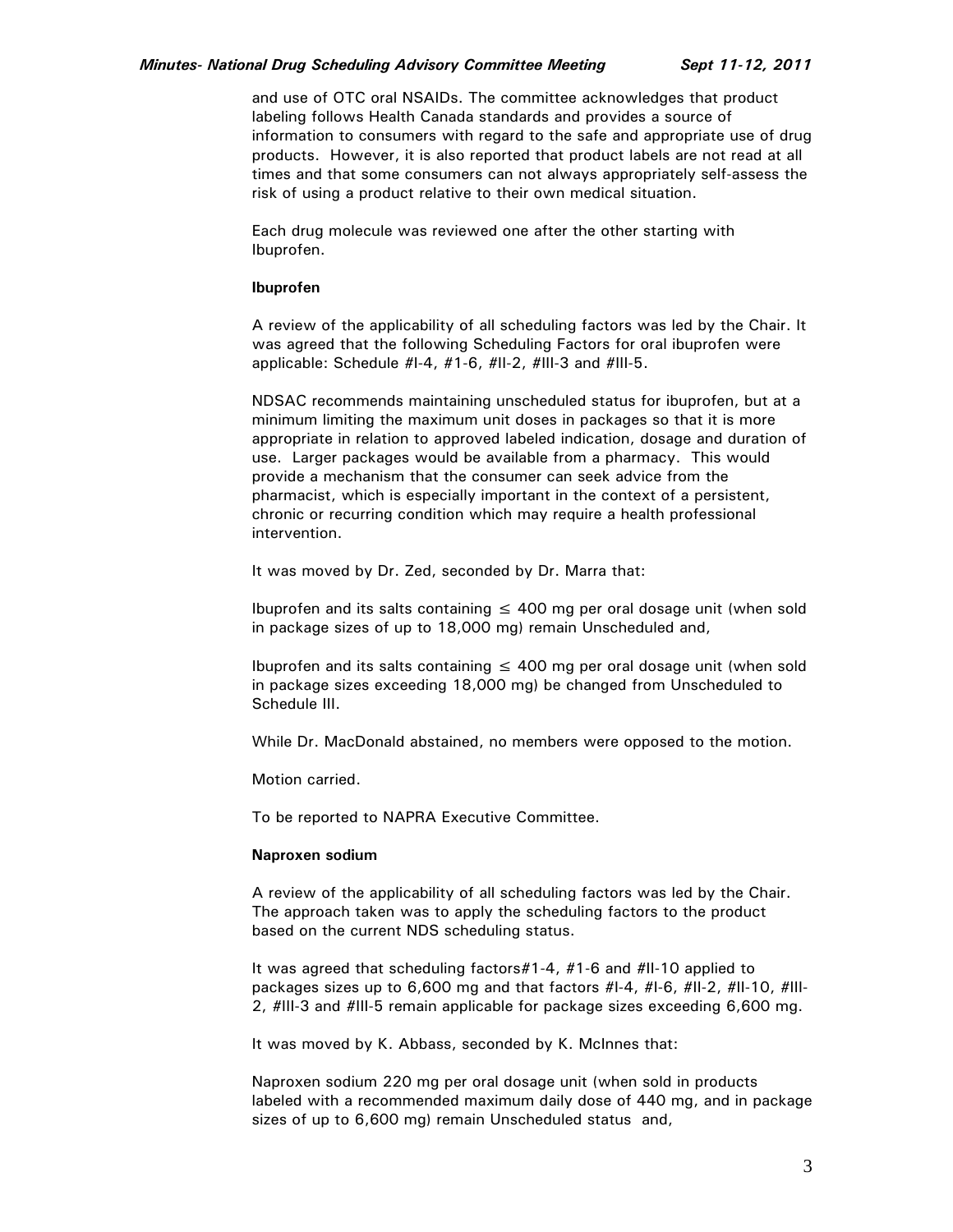Naproxen sodium 220mg per oral dosage unit (when sold in products labelled with a recommended maximum daily dose of 440 mg, and in package sizes exceeding 6,600 mg) remain Schedule III.

All committee members were in favour of this motion.

Motion carried.

To be reported to NAPRA Executive Committee.

#### **Topical diclofenac**

A review of the applicability of all scheduling factors was led by the Chair. The approach taken was to apply the scheduling factors to the product based on the current NDS scheduling status.

It was agreed that only scheduling factor #III-5 was applicable.

It was moved by G. Bradley, seconded by C. Marra that diclofenac diethylamine in preparations for topical use on the skin in concentrations of not more than the equivalent of 1% diclofenac remain Unscheduled.

All committee members were in favour of this motion.

Motion Carried.

To be reported to NAPRA Executive Committee.

### **5.0 Business arising from previous meeting**

#### 5.1 Guidelines for Schedule Status Submissions

The Chair led the members in a discussion of this agenda item, by initially reviewing the draft guidelines for drug scheduling submissions. The draft guidelines were prepared some years ago by previous NDSAC members.

It was agreed that this draft document will not be implemented and that more discussion is warranted. The members expressed their views that it is not in their mandate to provide further scrutiny of Health Canada's authority to determine the safety, quality and efficacy of drug products through the drug approval process.

However, the members feel that a few items presented in the draft Guidelines may be useful to improve the current content of drug scheduling submissions to NDSAC. For example, having access to the Health Canada reviewer's notes for a particular product could be useful in the Committee's deliberations. It was acknowledged that this matter will be again addressed if there is a comprehensive NDS review.

In the interim and for future submissions, the NDSAC members asked that in addition to the requirements outlined on NAPRA's website, Health Canada reviewer's notes be included where applicable as part of the information requested in a Drug Scheduling Submission. Furthermore, the NDSAC members wish to ensure that the drug status in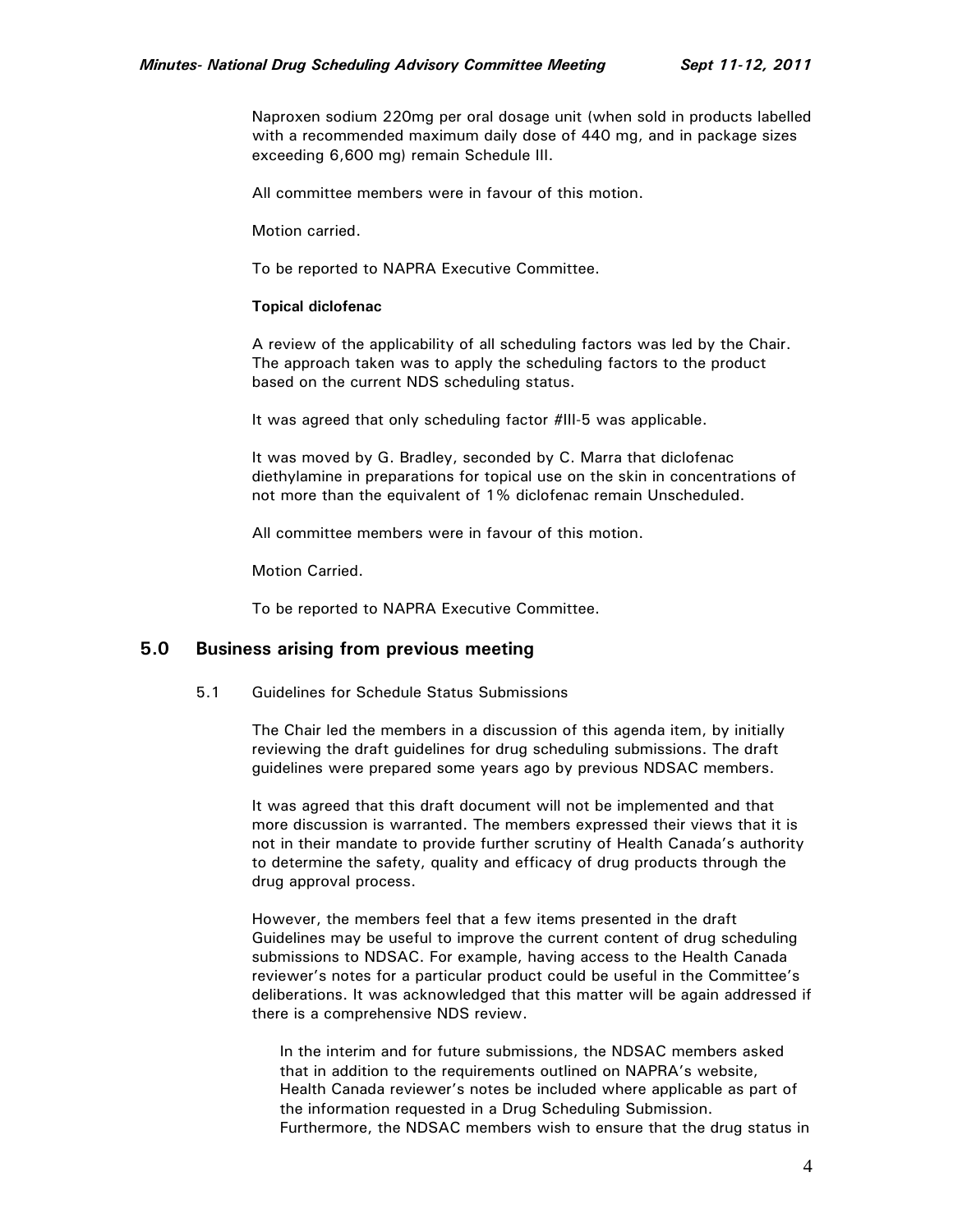other countries include, at a minimum, scheduling comparisons from Organization for Economic Co-Operation and Development (OECD) countries. This part of the submission has to also include the scheduling in the province of Québec which utilizes a separate scheduling system.

If these above-mentioned items were not available, an explanation would be required as part of the submission

The following were also suggested as elements to consider requesting:

- Actual Use Studies
- Recent Periodic Safety Update Report

## **6.0 Updates**

6.1 NAPRA draft updated Natural Health Product Policy

C. Bouchard informed the members that NAPRA is finalizing a consultation with stakeholders regarding the proposed updated *Policy for Natural Health Products (NHPs).* The NHP policy was reexamined by a NAPRA Working group at the request of the NAPRA Board of Directors. Following a fulsome review and deliberation of the Working Group's findings, the Board expressed their intention to maintain the decision previously made which means that the NHPs are outside the scope of the National Drug Schedules. The result of the consultation will be reviewed by the Board of Directors for consideration. A final decision on the Policy will be forthcoming.

6.2 NDS review - Phase 1 Consultation

C. Bouchard indicated that Phase 1 of the National Drug Schedules began this year and consists of documenting the program history, undertaking an environmental scan and consulting a wide range of stakeholders regarding the program. Consultants were hired by NAPRA to conduct Phase 1. Their results are expected to be reviewed by the Board of Directors at their upcoming meeting. Dr. R. Wilson will be interviewed by the consultants.

6.3 HC-Scientific Advisory Committee on Nonprescription Drugs

C. Bouchard informed the members of Health Canada initiative to create a new Scientific Advisory Committee on Nonprescription drugs (SAC-NPD). The mandate of this committee was shared with the NDSAC members for information. It was also reported that NAPRA has been invited to participate as a core member. C. Bouchard will be the NAPRA representative on SAC-NPD.

# **7.0 For information**

7.1 Therapeutic Products Directorate update

 Dr. R. Bose informed the Committee on the US-FDA public advisory committee meeting on paediatric use of acetaminophen which was held on May 17-18, 2011.